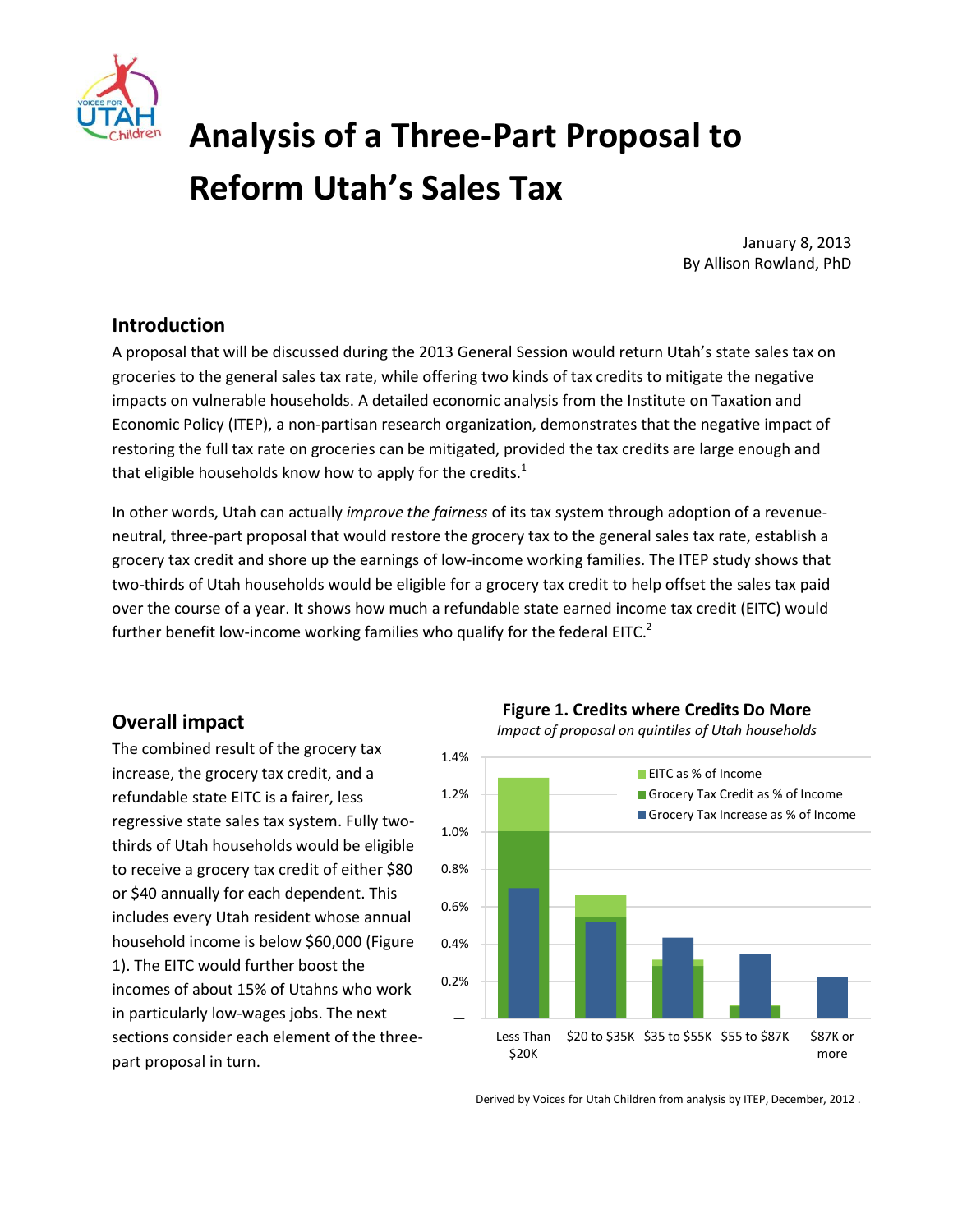## **Impact of restoring the full rate on groceries**

The sales tax is regressive, that is, it costs low-income households a larger share of their income than higher-earning households pay. The results of the ITEP model illustrate regressivity very clearly in the case of the sales tax on groceries (Figure 2). In the absence of offsetting credits, Utah's average low-income family would face a small but measurable increase in the tax it pays, equal to about 0.7% of its household income. In contrast, the average tax increase for the wealthiest families barely registers, at 0.2% of annual income. Put another way, the tax increase for the lowest income families, which averages \$84, presents a greater burden than the average \$306 that families in the top quintile would pay.

## **Impact of the grocery tax credit**

The second component of the three-part proposal is a grocery tax credit aimed specifically at Utah's most vulnerable families. Two-thirds of Utah households would be eligible for this credit, and the total credit amount is based on the number of members of a household. Households that earn less than \$20,000 per year would see an average credit equal to 1.0% of their incomes, around \$121. Those earning between \$20,000 and \$35,000 would receive even more, about \$151 per year.<sup>3</sup> The credit begins to phase out for households in the next two income quintiles (Figure 3).



#### **Figure 2. The Picture of Regressivity: Sales Tax on Groceries**

Derived by Voices for Utah Children from analysis by ITEP.

#### **Figure 3. Efficiently Targeted Credits** *Impact of grocery tax credit on quintiles of Utah households*



Derived by Voices for Utah Children from analysis by ITEP.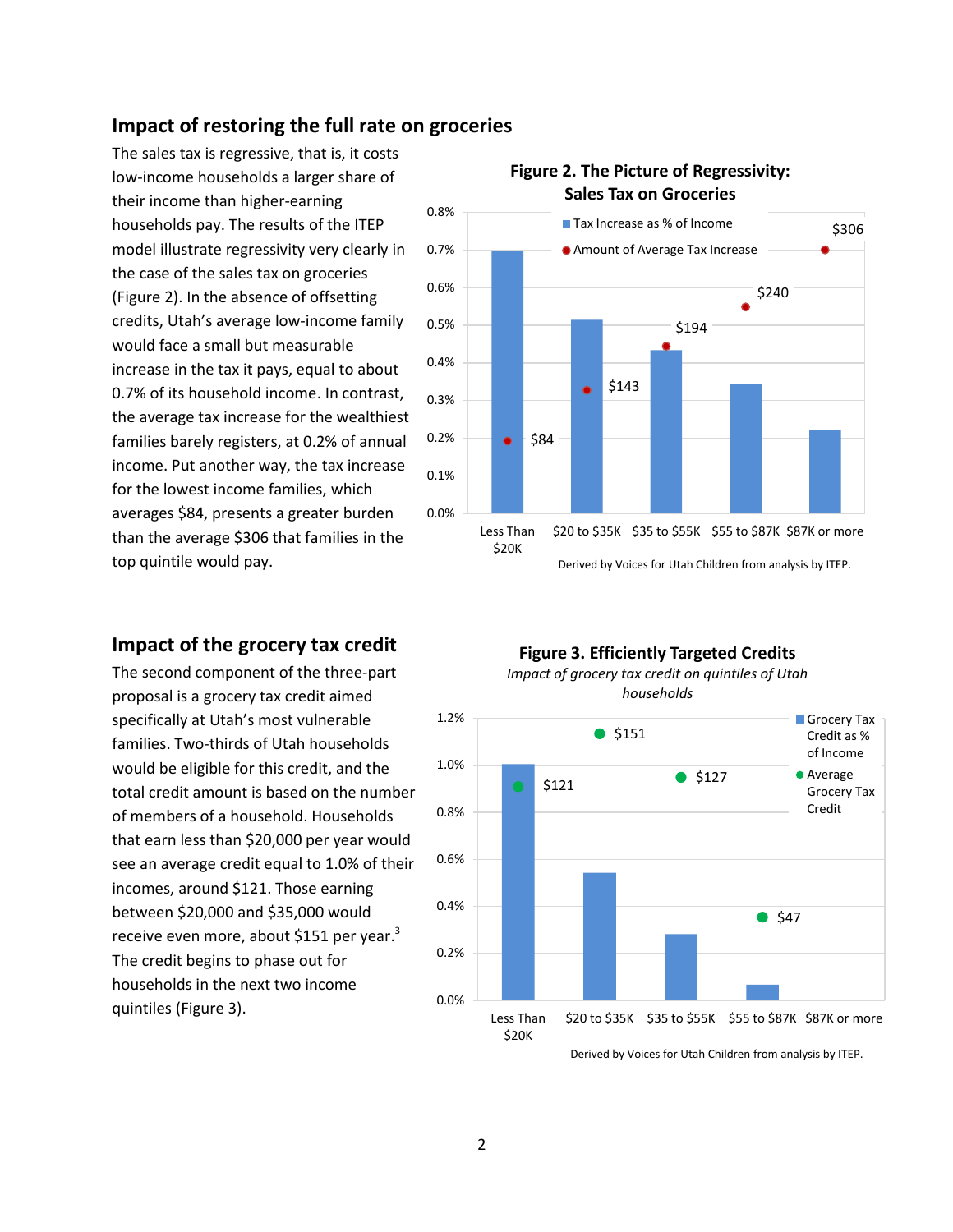## **Impact of the EITC**

The third component of the three-part proposal offers an additional credit to Utah's low-income working families through the adoption of a refundable state EITC. Any family that qualifies for the federal EITC would automatically receive a 5% "bonus" from the state on that federal amount. The benefits of the EITC, which would reach about 15% of Utah's households, are concentrated in the lowest three income quintiles.<sup>4</sup>

In all of the three eligible quintiles, the tangible impact of an EITC for low-income working families would be substantial. Because nearly all families who receive the EITC have children, the benefits would be especially important for lifting Utah kids out of poverty.



#### **Figure 4. Bonus for low-income workers** *Average EITC amount by quintiles of Utah households*

Derived by Voices for Utah Children from analysis by ITEP.

# **The importance of outreach**

As the three-part proposal is currently formulated, no vulnerable Utahn would be excluded from eligibility for the grocery tax credit. However, a credit is only useful if a family receives it. To do so, those who may qualify would need to file a state income tax return. This is the most cost-effective way for the state to ensure that only eligible families with proven economic dependents receive the credit.

For most households, the credit would be granted upon filing their state income tax returns. To help ensure that those households that would not otherwise file Utah income tax do claim their credits, the three-part proposal must include funding for outreach to households that have little earned income. This group includes retirees, and heads of households that rely on disability payments, were unemployed and those who were homeless for substantial portions of the previous year.